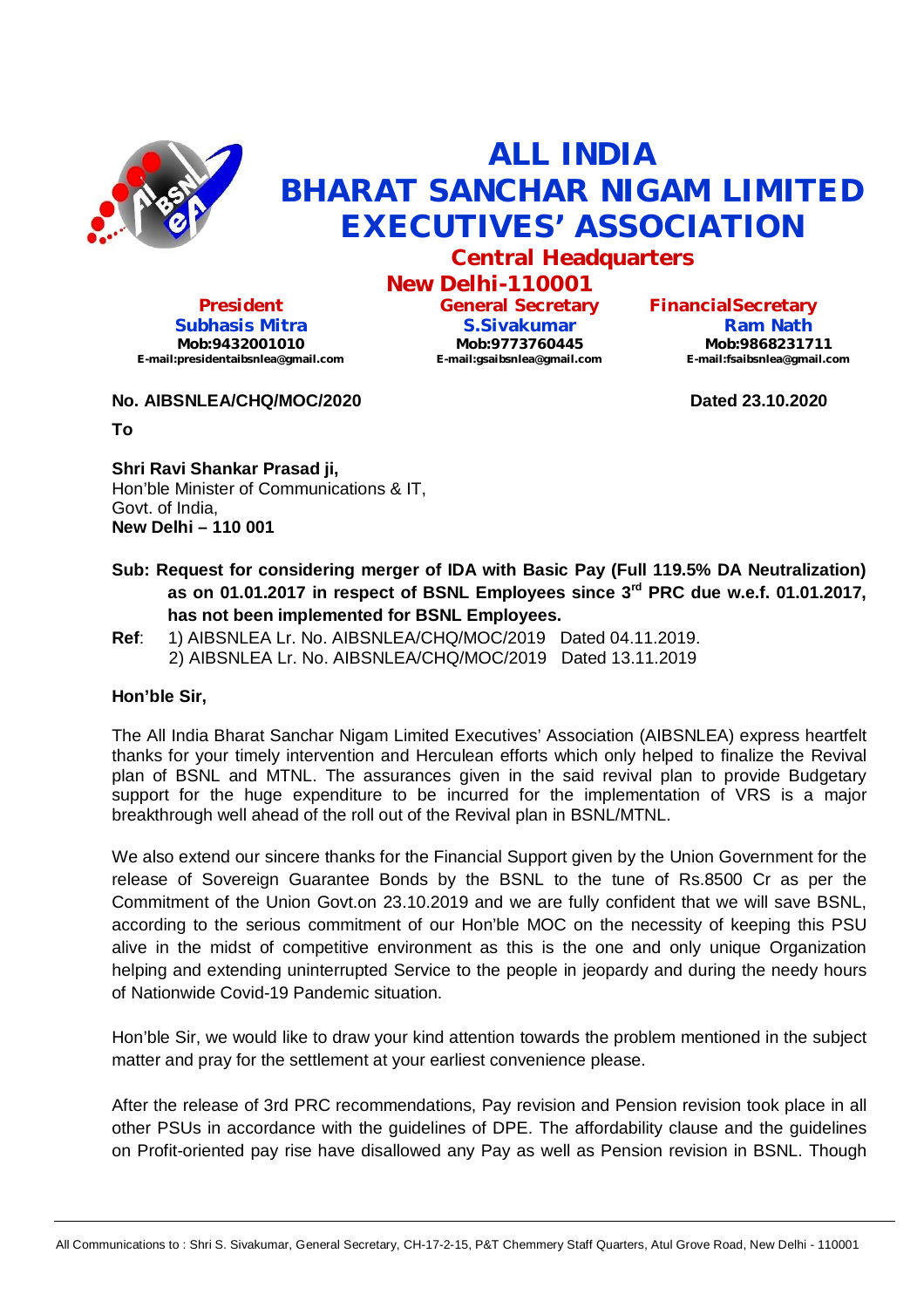Pension is the commitment of DOT, they categorically clarified that the Pension revision will only follow Pay revision and the revision of IDA Pension will not be done automatically.

**Hon'ble Sir,** we would like to draw your kind attention that during the meeting with the Hon'ble MOC and All Unions and Associations in the presence of Secretary (T), Director(HR), BSNL and Senior Officers of DOT and BSNL held on 04.11.2019, it was categorically clarified by the Hon'ble MOC that 5%, 10% or 15% fitment benefit is not at all considered for BSNL employees due to the guidelines of DPE on affordability clause and BSNL was not making Profit for the past three years and the Pension Revision is possible only after the Pay Revision to the BSNL employees. The Hon'ble MOC and the Secretary (T) requested all the Unions' and Associations' Leaders to motivate all the Employees and make BSNL EBITDA positive for at least two years and also increase the Market Share of BSNL from the present 10% to 17% in addition to increase the Performance of Employees to consider the demand of 3<sup>rd</sup> PRC fitment.

**We wish to bring to your kind notice that during the meeting, on behalf of AIBSNLEA we have requested the Hon'ble MOC to consider the merger of IDA of 119.5% (Full Neutralization) as on 01.01.2017 with the existing Basic Pay on 01-01-2017 in respect of BSNL Employees and presented a Memorandum (Copy enclosed) by the Undersigned, the General Secretary of AIBSNLEA during the meeting with the Hon'ble MOC&IT and All Unions and Associations of BSNL on 04.11.2019 in the presence of the Secretary (T).** We hereby submit the justification in this regard for the favorable consideration of Hon'ble MOC.

- 1. The DPE guidelines on 3<sup>rd</sup> Pay Revision disallows Pay revision in BSNL on the plea of not earning Profit for the last three consecutive years. We put the demand that BSNL as a PSU under the control of Central Government and being the Strategic Sector purely a Service- oriented Organization should not be brought under the DPE Guidelines in respect of Profitability clause which permits Pay Revision.
- 2. We are waiting for a long time for the revision of Pay since it is due from 01.01.2017.
- **3. We have not asked any Pay hike from 01-01-2017, we simply demand that the IDA of 119.5% (Full Neutralization) as on 01.01.2017 may be merged with the existing Basic Pay on 01-01- 2017, till the Pay Revision takes place, since it has already crossed 50%.**
- **4. In March, 2004 the Cabinet took the decision to merge 50% DA of Central Government Employees under the guidance of the then Hon'ble Prime Minister Shri A.B. Vajpayee ji.**
- **5. The Merger of DA/ IDA with the existing Basic Pay is a routine practice whenever it crossed 50%.**
- **6. The merger of 78.2% IDA (Full Neutralization) was also ordered to take effect from 01-01-2007 for all the PSUs and it was implemented for the BSNL Employees and Pensioners also.**
- **7. The Union Cabinet under the Chairmanship of Hon'ble Prime Minister, Shri Narender Modi Ji has also approved the Merger of 125% CDA with the existing Basic Pay from 01-01-2016 i.e. before 7 th Central Pay Revision.**
- 8. Since, BSNL Employees are not eligible for Pay Revision due w.e.f. 01.01.2017, as per the DoT version, we demand just to merge the IDA of 119.5% as on 01.01.2017 (full Neutralization) with the existing Basic Pay and extend the benefits as done in the past.
- 9. If there is a Profit and weightage to the extent of 5%, 10% or 15% as the case may be, the BSNL has to allocate huge fund towards Pay Revision. But while there is no profit, we demand only merger of the IDA with the existing Basic Pay as done in the past which includes a very meager amount only to be borne by the **BSNL**